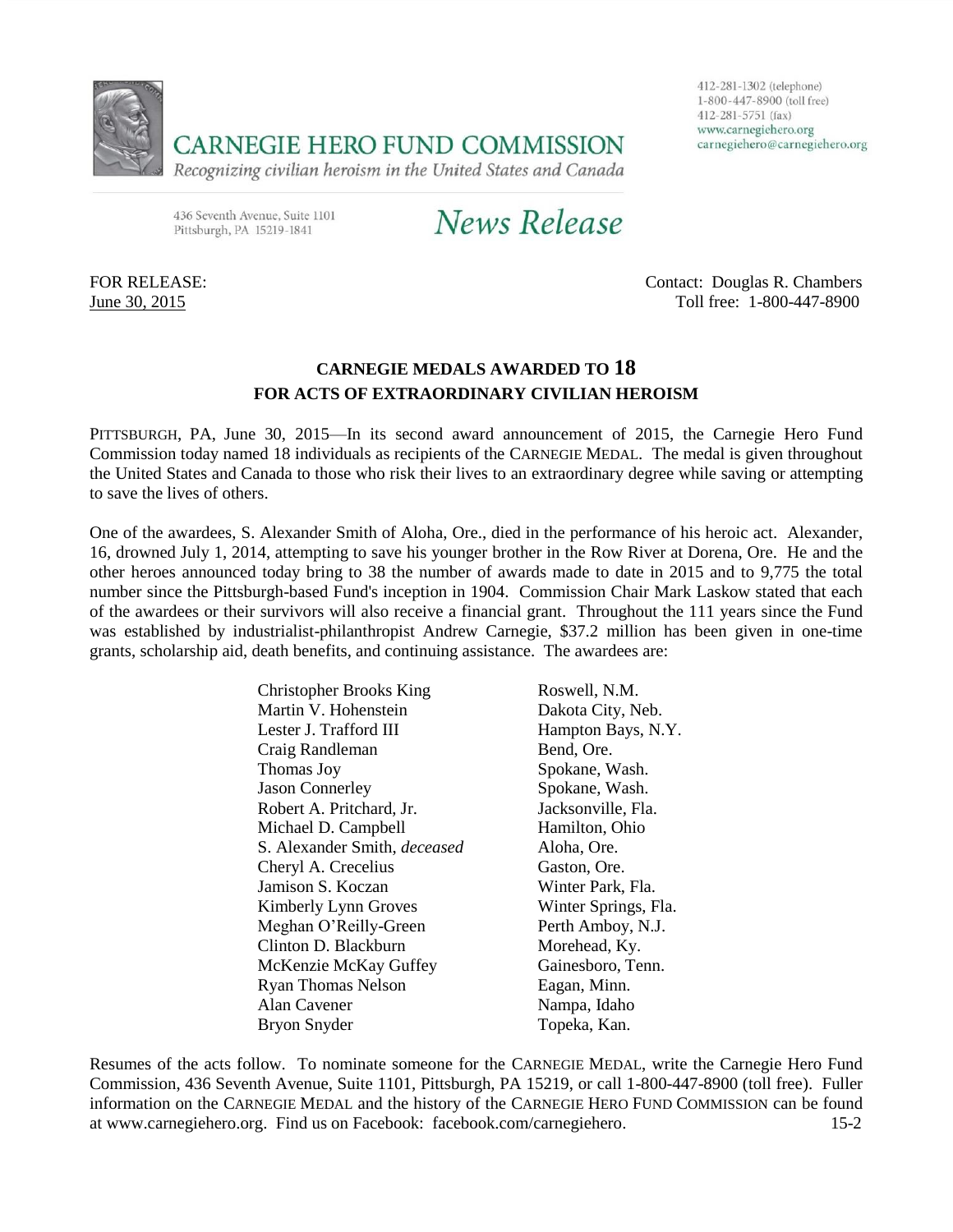#### **CHRISTOPHER BROOKS KING**

Roswell, New Mexico

Christopher Brooks King rescued Kimberly N. Rodriguez from burning, Roswell, New Mexico, January 31, 2014. Rodriguez, 38, was inside her one-story house after fire broke out at night in a bedroom and filled the structure with dense smoke. On duty, King, 29, police officer, responded to the scene. Learning that the house was occupied, he kicked open the front door, entered the living room, and, calling out, searched for Rodriguez. Unsuccessful in the deteriorating conditions, King exited the house, ran to its back door, which was open, and re-entered. Going to the floor in the dense smoke, which precluded visibility, King crawled through the kitchen, again calling for Rodriguez. He heard her reply and then found her, at a point about 12 feet into the house, lying on the floor near flames that were advancing from the bedroom. King stood and grasped Rodriguez, who was by then unconscious, but found that he could not lift her. Nearly overcome by smoke himself, he dragged Rodriguez by the arm through the kitchen and outside to safety. He collapsed there. Both Rodriguez and King were taken to the hospital for treatment of smoke inhalation, Rodriguez requiring admission. 86340-9758

#### **MARTIN V. HOHENSTEIN**

Dakota City, Nebraska

Martin V. Hohenstein saved Fermin Urenda from burning, Dakota City, Nebraska, May 25, 2014. Urenda, 40, was trapped in the driver's seat of a sport utility vehicle after a nighttime accident in which the vehicle left the highway, struck a pole, and broke into flames at its front end. Hohenstein, 51, contractor, was driving on the highway and came upon the scene just after the accident. Responding to the passenger side of the burning car, he opened the front door and saw that Urenda's legs were trapped under the dashboard. When Hohenstein then approached the driver's door and tried to open it but found it jammed shut, he leaned through the window opening and pulled on Urenda, but Urenda did not move. Making repeated entries through both front doors, entering the vehicle at least partially each time, Hohenstein struggled to free Urenda as flames on the vehicle grew. Successful in freeing only one of Urenda's legs, Hohenstein stepped back from the vehicle to shield himself from the intense heat. He then returned to the driver's door and, despite flames by then entering the vehicle, leaned inside, pulled hard on Urenda, and freed him. He took Urenda from the car to a point of safety as flames grew to engulf and destroy it. Urenda required hospital treatment, and Hohenstein was sore for a few days but recovered. 86749-9759

## **LESTER J. TRAFFORD III**

Hampton Bays, New York

Lester J. Trafford III saved Scott C. Finne and attempted to save Stian Stiansen from drowning, Hampton Bays, New York, May 12, 2013. Finne, 42, and Stiansen, 85, were aboard a 45-foot commercial fishing boat when it capsized in rough surf of the Atlantic Ocean as it approached the mouth of an inlet leading to Shinnecock Bay on Long Island. Thrown into the 51-degree water, Finne grasped debris from the boat and stayed afloat as he drifted to a point about a mile off shore. Learning of the accident by radio, Trafford, 55, captain of a 24-foot towing boat, left mooring in the bay and proceeded to the inlet. Steady and gusting winds engendered five-foot seas with waves reaching nine feet breaking in the inlet and just off its mouth as a strong ebb current was emptying the bay. Although first-responding boats turned back, Trafford proceeded through the inlet and, spotting the wreckage of the fishing boat, proceeded toward it. He searched for survivors in the debris field before being directed to Finne's position by a responding police helicopter. Proceeding toward Finne, Trafford positioned his boat about 18 feet from him and then drew him to the boat by means of a life ring attached to a line. The men returned to the wreckage and looked for Stiansen until they were relieved by a Coast Guard vessel, and they then traversed the inlet to return to safe harbor in the bay. Finne required hospital treatment for hypothermia. Stiansen drowned. 86251-9760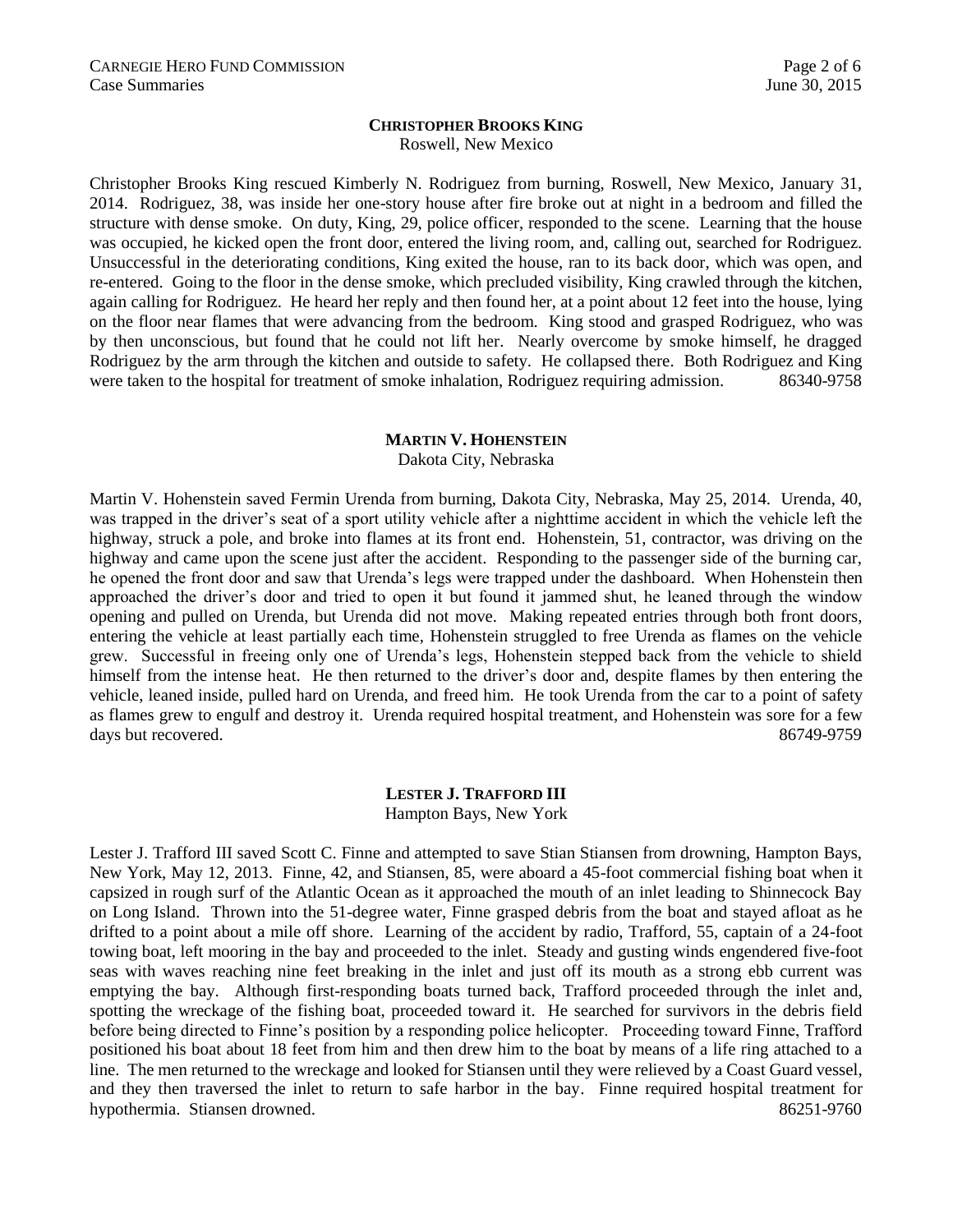#### **CRAIG RANDLEMAN** Bend, Oregon

#### **THOMAS JOY JASON CONNERLEY** Spokane, Washington

Craig Randleman and Thomas Joy rescued Diamond D. White from attacking dogs, and Joy and Jason Connerley rescued Randleman, Spokane, Washington, April 3, 2014. Diamond, 8, was walking in an alley through a residential neighborhood when two dogs escaped from a nearby yard. One of the dogs took her to the ground, and the other, a 50-pound pit bull, began to maul her. Randleman, 50, was in his yard in that neighborhood and heard screaming. He ran to the scene, joined by another neighbor, Joy, 28, customer service representative. The men kicked and punched the attacking dog, removing it from Diamond, but when Randleman bent over her, that dog lunged at him, inflicting a severe bite wound to his face. As Randleman fought the dog, Joy took Diamond to safety and then returned and helped free Randleman of the dog before leaving for a weapon. Randleman ran to a neighboring yard, but the dog followed him there and resumed its attack. Breaking free again, he climbed over a chain-link fence to where he went to the ground, nearly exhausted. The dog followed, and as it tried to scale the fence, another man from the neighborhood, Connerley, 28, nutrition services employee, responded with a shovel and struck it repeatedly but was bitten by it and the other dog. Both dogs fled the scene. Diamond and Randleman both required hospital treatment for numerous lacerations, puncture wounds, and tears, Randleman requiring sutures for the wounds to his face and both arms. He recovered. 86552-9761 / 86554-9762 / 86553-9763

## **ROBERT A. PRITCHARD, JR.**

Jacksonville, Florida

Robert A. Pritchard, Jr., saved Hattie Fowler from burning, Jacksonville, Florida, June 17, 2014. Hattie, 6, was in a bedroom of her family's mobile home after flames erupted in that room. Standing at the bedroom window, she attracted the attention of Robert, 13, student, who was in the immediate vicinity. Robert advanced to the front door, opened it, and entered the structure, finding visibility inside obscured by smoke. Hearing Hattie cry, he proceeded to a hall that accessed the bedroom and, standing in the bedroom doorway, called to her. She ran into his arms. He picked her up and, carrying her, retraced his steps to the front door and exited the house to safety with her as flames spread rapidly in the structure. Four members of Hattie's family died in the fire. Hattie required hospitalization for treatment of smoke inhalation. Robert was checked at the scene by medics for minor smoke inhalation, from which he fully recovered. 86722-9764

#### **MICHAEL D. CAMPBELL** Hamilton, Ohio

Michael D. Campbell rescued Danny J. Carroll from burning, Hamilton, Ohio, June 6, 2014. Carroll, 30, was in a second-floor bedroom of a two-story house when natural gas that had leaked into the structure exploded. Walls of the house and a portion of its roof were blown away, and the structure caught fire. Badly injured, Carroll was pinned to the floor by concrete debris from the chimney, which had collapsed. A neighbor, Campbell, 21, delivery truck driver, was driving nearby and witnessed the explosion. He went to the opened front door of the house and entered a few feet, but smoke repulsed him and he exited. Hearing Carroll yelling for help, he re-entered and, guided by Carroll's cries, advanced to a spiral staircase, ascended, and found Carroll in the bedroom. He removed the debris from Carroll and dragged him to the top of the stairs. Supporting Carroll in a standing position, Campbell descended the stairs backward with him, passing flames that were issuing from a wall vent. When they reached the first floor, the second story partially collapsed. Campbell then hoisted Carroll over one shoulder and started toward the front door with him but fell to the floor en route. As he started to drag Carroll to the door, another man entered the structure and took Carroll outside to safety, Campbell following. Carroll and Campbell required hospital treatment, Carroll for significant burns and other injuries and Campbell for acute smoke inhalation. 86662-9765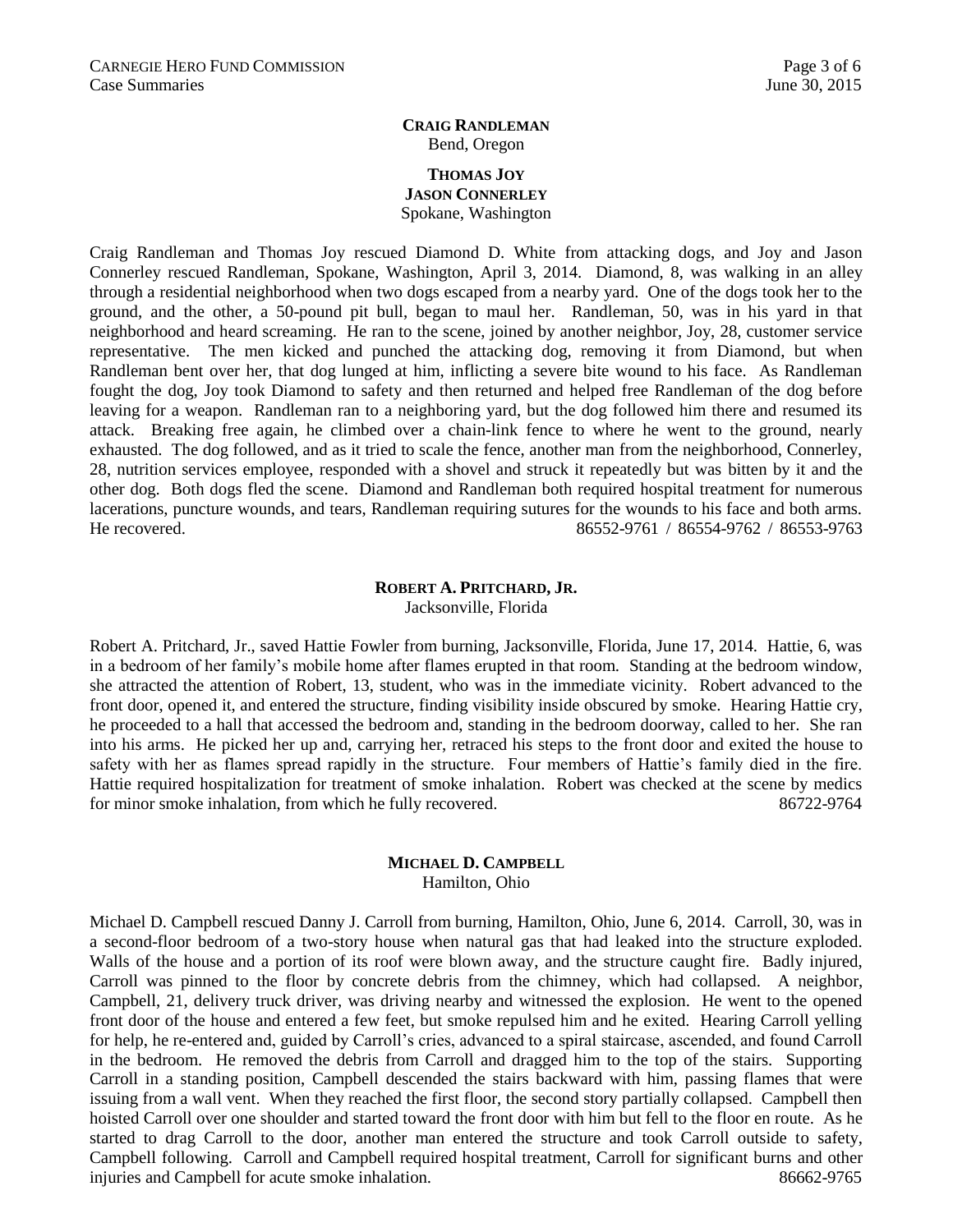#### **S. ALEXANDER SMITH,** *deceased* Aloha, Oregon

S. Alexander Smith died attempting to save Christian G. Smith from drowning, Dorena, Oregon, July 1, 2014. Christian, 13, slipped and fell into the Row River while trying to wade across it at a point above 15-foot-high Wildwood Falls, and the swift current carried him toward the brink of the falls. Alerted, his brother, Alexander, 16, high school student, who was on the bank, immediately ran about 35 feet to the river and entered it at a point just above the falls. He grasped Christian's wrist when Christian came within reach, but the current pulled them both downstream. Separated, they were carried over the falls. Christian surfaced in a pool below the falls and made his way to safety, but Alexander became lodged in the falls by a log submerged there. His body was recovered five hours later, when the log was removed. He had drowned. 86738-9766

#### **CHERYL A. CRECELIUS** Gaston, Oregon

Cheryl A. Crecelius saved Jason K. Eaton and helped to save Mark A. Vanvleck from burning, Gaston, Oregon, March 29, 2014. Eaton and Vanvleck, both 25, were unconscious in the front seats of a sport utility vehicle that caught fire in a highway accident at night. Off duty, Crecelius, 46, sheriff's deputy, responded from nearby, finding that both front doors of the vehicle were jammed shut. Despite flames issuing from the vehicle's engine compartment and growing, Crecelius fully entered the passenger compartment through the vehicle's rear, passenger-side door. After releasing both men's safety belts, she reclined Eaton's seat and, in repeated attempts, was successful in freeing and pulling him into the back-seat area. She backed from the vehicle, pulling Eaton out. Re-entering, with flames by then reaching the floor at the front of the passenger compartment, Crecelius pulled Vanvleck from the driver's side to the passenger side, but he remained trapped by the feet. A motorist who had stopped at the scene took Crecelius's place inside the vehicle, and he was successful in freeing and removing Vanvleck. Crecelius and the motorist then moved Vanvleck and Eaton farther away to safety. Vanvleck and Eaton required hospital treatment, and Crecelius suffered minor smoke inhalation, from which she recovered. 86470-9767

> **JAMISON S. KOCZAN** Winter Park, Florida

# **KIMBERLY LYNN GROVES**

Winter Springs, Florida

Jamison S. Koczan and Kimberly Lynn Groves rescued a woman from assault, Winter Park, Florida, June 16, 2014. After her husband struck her, forced her into his pickup truck, and then threatened her with a handgun, a 40-year-old woman opened the vehicle's passenger door and screamed for help as the assailant attempted to drive from the parking lot of an office complex. At work in one of the nearby buildings, Koczan, 38, video editor, and Groves, 52, company vice president, witnessed the attack. They left the building and approached the truck, Koczan going to its passenger side. He reached into the vehicle, grasped the woman, and pulled her from the assailant's grasp. The assailant left the vehicle and, pointing the gun at Koczan and Groves, threatened to shoot Koczan if he did not release the woman. Koczan ran with the woman away from the vehicle and circled back to his office building, the assailant in pursuit. At a point about four feet from the building's front door, Koczan fell to the pavement, the assailant about 15 feet behind him. Groves, who had arrived about then, took the woman into the building and locked themselves in a private office. Koczan regained his footing, fled into the building, and locked the door behind him, but the assailant broke through the door, using the butt of his gun. He proceeded to the private office and, threatening Groves with the gun, demanded that she release his wife. Groves refused him. The assailant left the building and fled the scene in his truck but later turned himself in to police. 86754-9768 / 86752-9769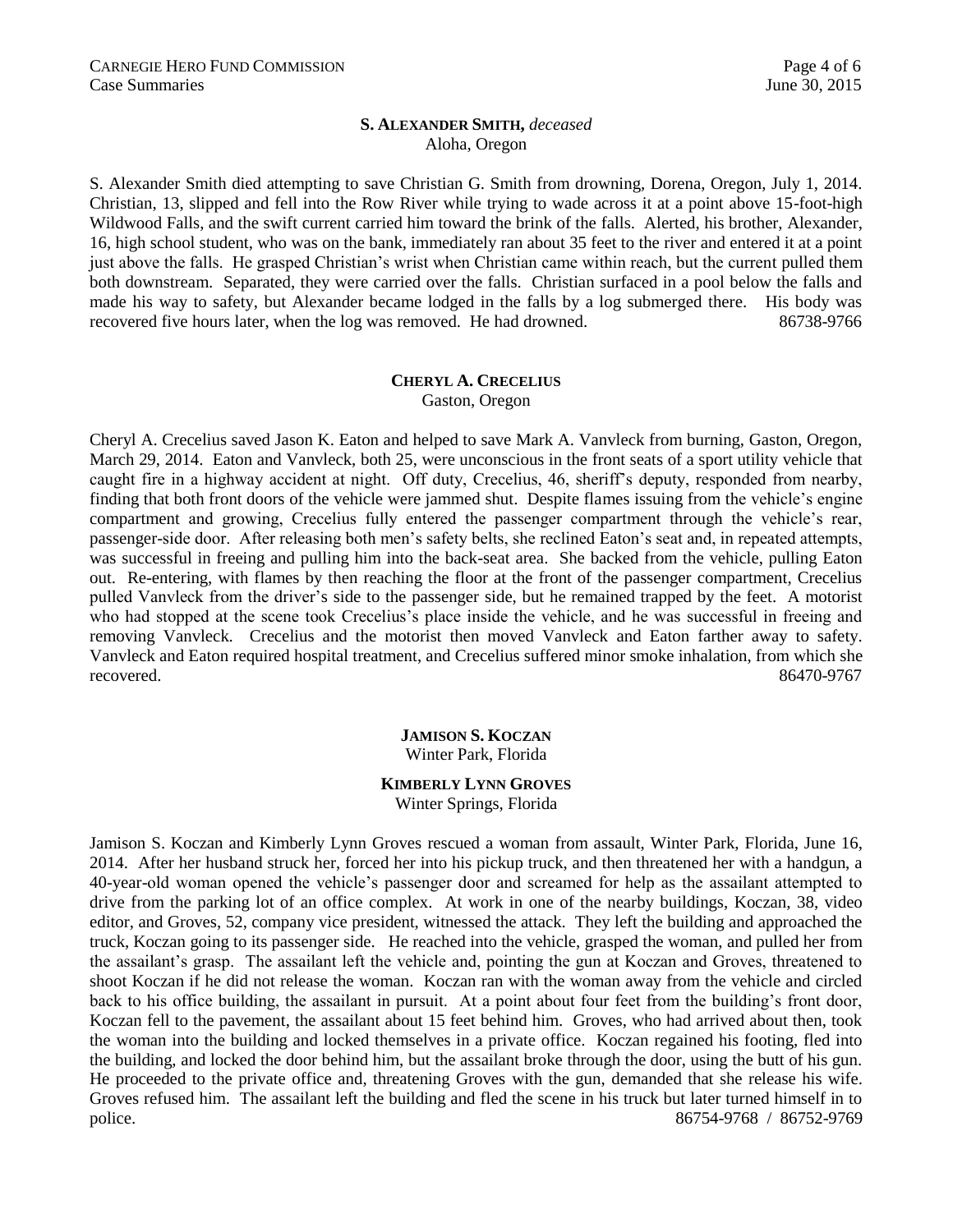#### **MEGHAN O'REILLY-GREEN**

Perth Amboy, New Jersey

Meghan O'Reilly-Green helped to save Thomas J. Wadkins, Jr., from drowning, Hatteras, North Carolina, July 14, 2013. While swimming in the Atlantic Ocean, Wadkins, 26, and a friend attempted to return to shore but made no progress against a very strong current, which took them farther out. They shouted for help. In another party at the scene, O'Reilly-Green, 31, student, was walking on the beach and heard them. Although she was seven months pregnant, she took a boogie board from nearby, entered the water, and swam out to the men, who were about 300 feet from shore. After giving Wadkins the board, which was then lost to the surf, she attempted to position him for towing, but a struggle between them ensued, during which O'Reilly-Green was submerged. Freeing herself, O'Reilly-Green swam to another responding rescuer, took a boogie board from him, and returned to Wadkins. Securing Wadkins to the board, she pushed him out of the strong current and toward shore, reaching water atop a sandbar. Fatigued, O'Reilly-Green returned to the beach as arriving first responders entered the water to take Wadkins, and others who had been caught by the current, to safety. Wadkins and O'Reilly-Green swallowed water, and O'Reilly-Green was extremely fatigued. Both recovered.

85948-9770

#### **CLINTON D. BLACKBURN**

Morehead, Kentucky

Clinton D. Blackburn rescued Darrell L. Herndon from assault, Bardstown, Kentucky, March 12, 2014. A jailer, Herndon, 56, was transporting a male prisoner in a police cruiser when the prisoner, who was in the back seat, slipped from his handcuffs and partially entered the vehicle's front-seat area through a small opening in the passenger compartment partition. Extending an arm around Herndon's neck, the prisoner began to choke him, but Herndon was able to maintain control of the vehicle as he pulled it from the highway partially onto the grass median. Approaching the scene from the opposite direction, Blackburn, 44, truck driver, saw Herndon's vehicle lurch from the highway and come to an abrupt stop, and he then witnessed the assault. Blackburn pulled his truck off the highway, exited, and ran to the driver's side of the police cruiser. By then, the assailant had completely entered the front-seat area and was continuing to choke Herndon. Partially entering the vehicle, Blackburn pushed the assailant away from Herndon, breaking his chokehold, but the assailant then removed Herndon's gun from its holster and threatened to kill them both. Blackburn grabbed the barrel of the gun and struggled against the assailant for control of it as Herndon dropped from the vehicle to the ground. Able to twist the gun from the assailant's grasp, Blackburn held him at gunpoint until Herndon recovered and secured him. Herndon sought hospital treatment for minor injury, and Blackburn sustained bruising and a cut. Both recovered. 87218-9771

#### **MCKENZIE MCKAY GUFFEY**

Gainesboro, Tennessee

McKenzie McKay Guffey saved Jeffrey Hakner from burning, Rye, New York, July 17, 2014. Hakner, 45, was trapped inside his sport utility vehicle after a nighttime accident on an interstate highway in which the vehicle overturned onto its driver's side and caught fire at its front end. Traveling on the same highway, Guffey, 39, truck driver, came upon the scene and stopped. He took a fire extinguisher to the vehicle and emptied it on the flames but did not extinguish them and they grew, entering the passenger compartment. Seeing Hakner inside the car, Guffey used the fire extinguisher to break out the window of the front passenger door, which was then atop the vehicle. As Hakner stood and reached toward the opening, Guffey, despite flames at his feet, stepped onto the wreckage at the windshield, reached into the opening, and grasped him. Stepping back to the pavement, he pulled Hakner through the opening, taking him to the pavement, and then dragged him to safety. Flames grew quickly to fill the vehicle, destroying it. Hakner required hospitalization for treatment of his injuries, but he was not burned. Guffey suffered minor burns to his feet as well as cuts and scratches but did not require medical treatment. Both recovered. 87044-9772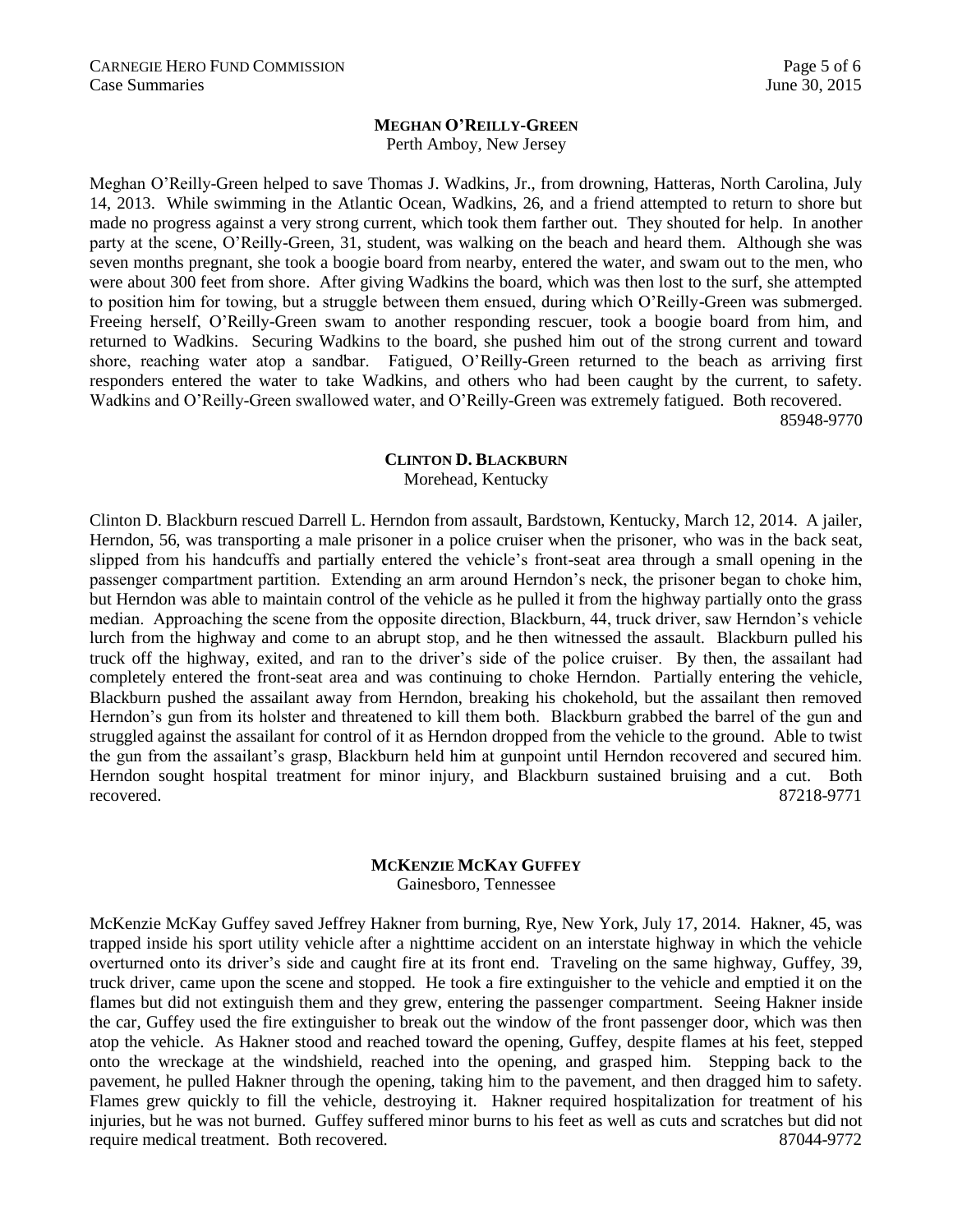#### **RYAN THOMAS NELSON** Eagan, Minnesota

Ryan Thomas Nelson rescued Matthew J. Heisler from burning, Grand Forks, North Dakota, March 16, 2014. Heisler, 21, was alone in the one-story house he rented with three other college students after fire broke out in the kitchen at night. One of his roommates, Nelson, 21, discovered the fire as he was returning home. He opened the front door to dense smoke and entered, shouting for Heisler, but the smoke forced him back outside. Nelson then ran to the rear of the structure and broke out a window to Heisler's bedroom. He climbed through the window, searched the room, and then exited the house after not finding Heisler there. Returning to the front of the house, he re-entered again, crouched, and in dissipating smoke saw Heisler lying unconscious on the floor of the living room, several feet from the door. Nelson went to Heisler, grasped him under the arms, and dragged him to the front door and to safety, where he worked to resuscitate him. Heisler was taken to the hospital and died there of smoke inhalation. Nelson also required hospital treatment for smoke inhalation, and he fully recovered. 86469-9773

#### **ALAN CAVENER**

Nampa, Idaho

Alan Cavener rescued a man from an out-of-control vehicle, Meridian, Idaho, August 11, 2013. An elderly man was driving a sport utility vehicle the wrong way on an interstate highway, the speed limit on which was 65 m.p.h. Driving on the same highway, Cavener, 54, an off-duty police officer from another municipality, came upon the scene and saw other motorists swerving around the vehicle. He drove to a point ahead of the vehicle and parked on his lanes' inner shoulder. Exiting his car, Cavener climbed over a concrete barrier and ran across three lanes of traffic to meet the man's vehicle, which was approaching at a speed of less than 5 m.p.h. When he shouted at the man to stop, the man rolled down the window of the driver's door but continued. Running alongside the car, Cavener reached through the opened window and grasped the steering wheel. After continuing for about 75 feet, Cavener saw a break in the oncoming traffic and steered the vehicle off the highway to safety on the shoulder.  $86642-9774$ 

#### **BRYON SNYDER**

Topeka, Kansas

Bryon Snyder saved a woman from assault, Topeka, Kansas, June 30, 2014. A 44-year-old woman ran toward a convenience store in an attempt to escape her ex-boyfriend, who, armed with a handgun, had abducted and threatened her. The assailant followed her. Snyder, 36, computer application analyst, was entering the store when he saw the woman approach, shouting for help. He held the door for her, and she ran into the store and locked herself in the store's office. From inside the store, Snyder then saw the assailant approach, and he remained at the door and held it shut against the assailant. After a brief verbal exchange with Snyder, the assailant produced his gun and at point-blank range fired into the glass door, the shot striking Snyder in his right hand and torso. Snyder fell to the floor. Two men in the store were in a bullet-resistant cashier's enclosure, and the assailant, entering the store, demanded of them and Snyder to know the woman's location. He then fired two shots at the enclosure and threatened to shoot Snyder again if the men did not cooperate. As the assailant searched the store, Snyder crawled through the front door and shouted for help, attracting the attention of those who then aided him. The assailant exited through the front door shortly and fled the scene, but he was later apprehended by police. The woman was not injured. Snyder was hospitalized eight days for treatment, including surgery, of his injuries, including to his right thumb, which was permanently damaged. 86750-9775